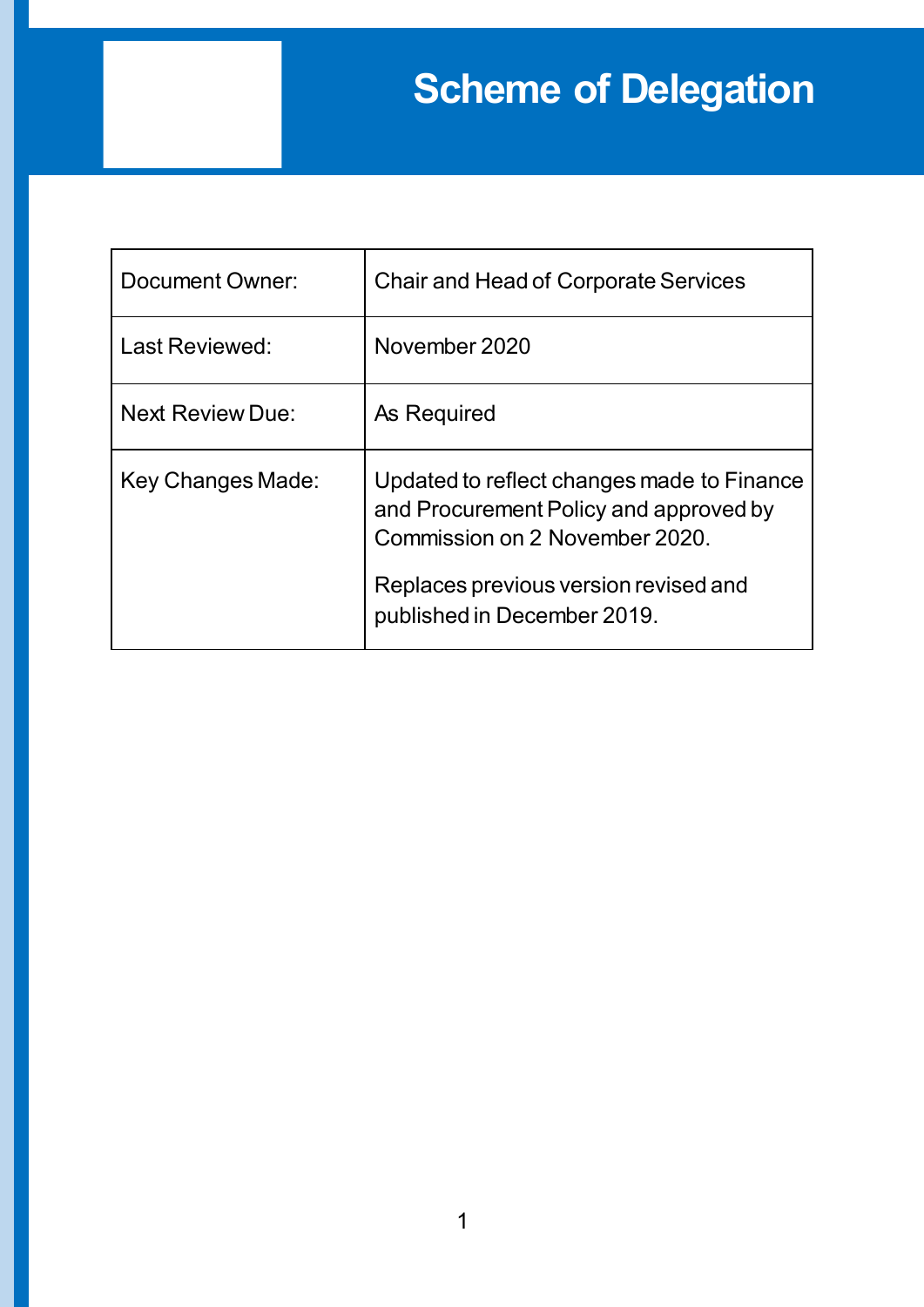I, Judith Robertson, Chair of the Scottish Human Rights Commission, delegate to the under noted post-holders, the authority to exercise the following duties:

| <b>Item</b>                                                              | <b>Authorised Signatory (or any more</b><br>senior officer) |
|--------------------------------------------------------------------------|-------------------------------------------------------------|
| <b>Finance</b>                                                           |                                                             |
| Purchase Orders for goods<br>and services requested by<br>staff members: |                                                             |
| Up to £3,000                                                             | One of the following other than the<br>requester:           |
|                                                                          | Head of Strategy and Legal                                  |
|                                                                          | <b>Head of Comms and Engagement</b>                         |
|                                                                          | <b>Head of Corporate Services</b>                           |
| £3,000 to £20,000                                                        | The Chair of the Commission                                 |
| £20,000 and over                                                         | Both of the following:                                      |
|                                                                          | The Chair of the Commission                                 |
|                                                                          | A Commissioner                                              |
| Invoice authorization,                                                   |                                                             |
| Up to £3,000                                                             | One of the following other than the<br>requester:           |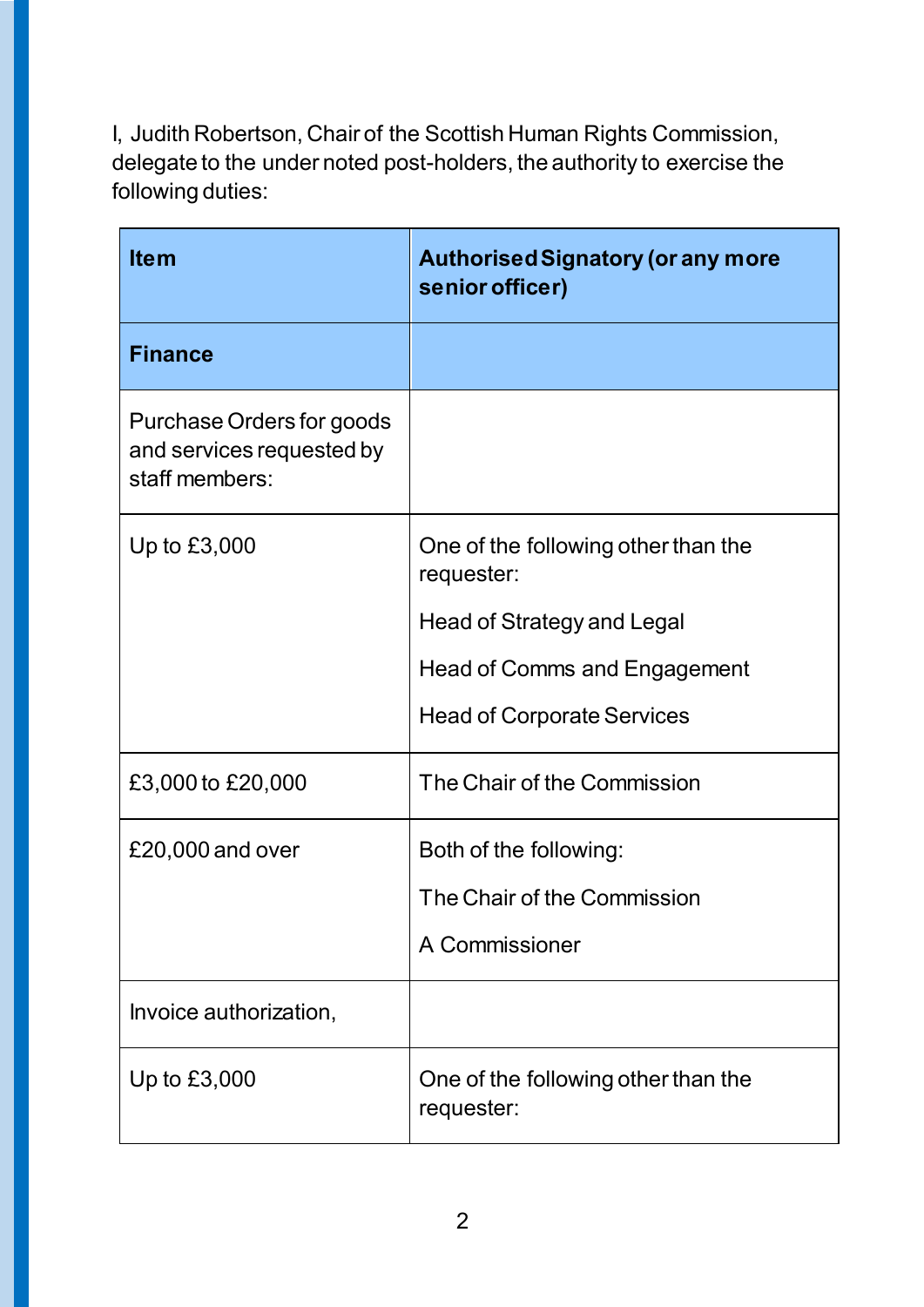| <b>Item</b>                                                                                                                                       | <b>Authorised Signatory (or any more</b><br>senior officer) |
|---------------------------------------------------------------------------------------------------------------------------------------------------|-------------------------------------------------------------|
|                                                                                                                                                   | <b>Head of Strategy and Legal</b>                           |
|                                                                                                                                                   | <b>Head of Comms and Engagement</b>                         |
|                                                                                                                                                   | <b>Head of Corporate Services</b>                           |
| £3,000 to £20,000                                                                                                                                 | The Chair of the Commission                                 |
| £20,000 and over                                                                                                                                  | Both of the following:                                      |
|                                                                                                                                                   | The Chair of the Commission                                 |
|                                                                                                                                                   | A Commissioner                                              |
| Electronic Payments up to<br>£20,000, following invoice<br>authorisation as detailed<br>above.                                                    | <b>Head of Corporate Services</b>                           |
|                                                                                                                                                   | <b>Business Support: Finance</b>                            |
| <b>Cheque Payments over</b><br>£10,000 following invoice<br>authorisation as detailed<br>above.                                                   | The Chair of the Commission                                 |
| Spend on Scottish Human<br><b>Rights Commission credit</b><br>card                                                                                | Cardholder                                                  |
| Use of Petty Cash Account<br>- The Commission does not<br>generally hold petty cash,<br>where there is a need for<br>cash this is approved by the | The Chair of the Commission                                 |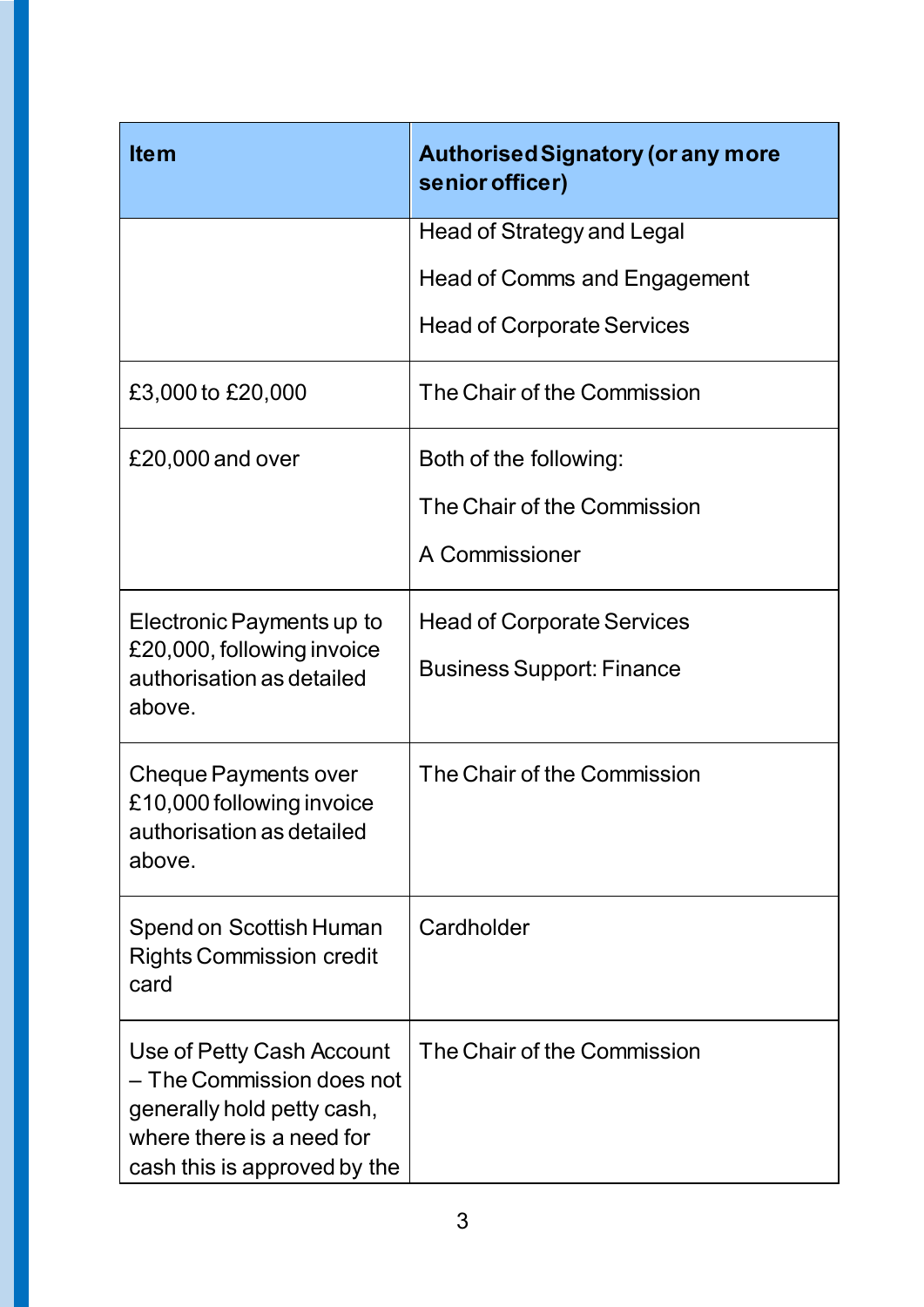| <b>Item</b>                                                                                         | <b>Authorised Signatory (or any more</b><br>senior officer)      |
|-----------------------------------------------------------------------------------------------------|------------------------------------------------------------------|
| Chair of the Commission on<br>an exceptions basis                                                   |                                                                  |
| Approval of expenses<br>Claims                                                                      | Line Manager of expense claim submitter                          |
| Monthly review of Bank<br>statements following<br>reconciliation by the<br><b>Finance Assistant</b> | <b>Head of Corporate Services</b>                                |
| Monthly review of Payroll<br>Summary prepared by the<br><b>Finance Assistant</b>                    | <b>Head of Corporate Services</b><br>The Chair of the Commission |
| <b>Funding Drawdown request</b>                                                                     | <b>Head of Corporate Services</b>                                |
| <b>Documentation</b>                                                                                |                                                                  |
| Formal Deeds, Agreements,  <br>Memoranda and<br>Concordats                                          | The Chair of the Commission                                      |
| <b>Formal Approval of SHRC</b><br><b>Publications</b>                                               | The Chair of the Commission                                      |
| <b>Formal Approval of SHRC</b><br><b>Press Releases</b>                                             | The Chair of the Commission or one of the<br>following:          |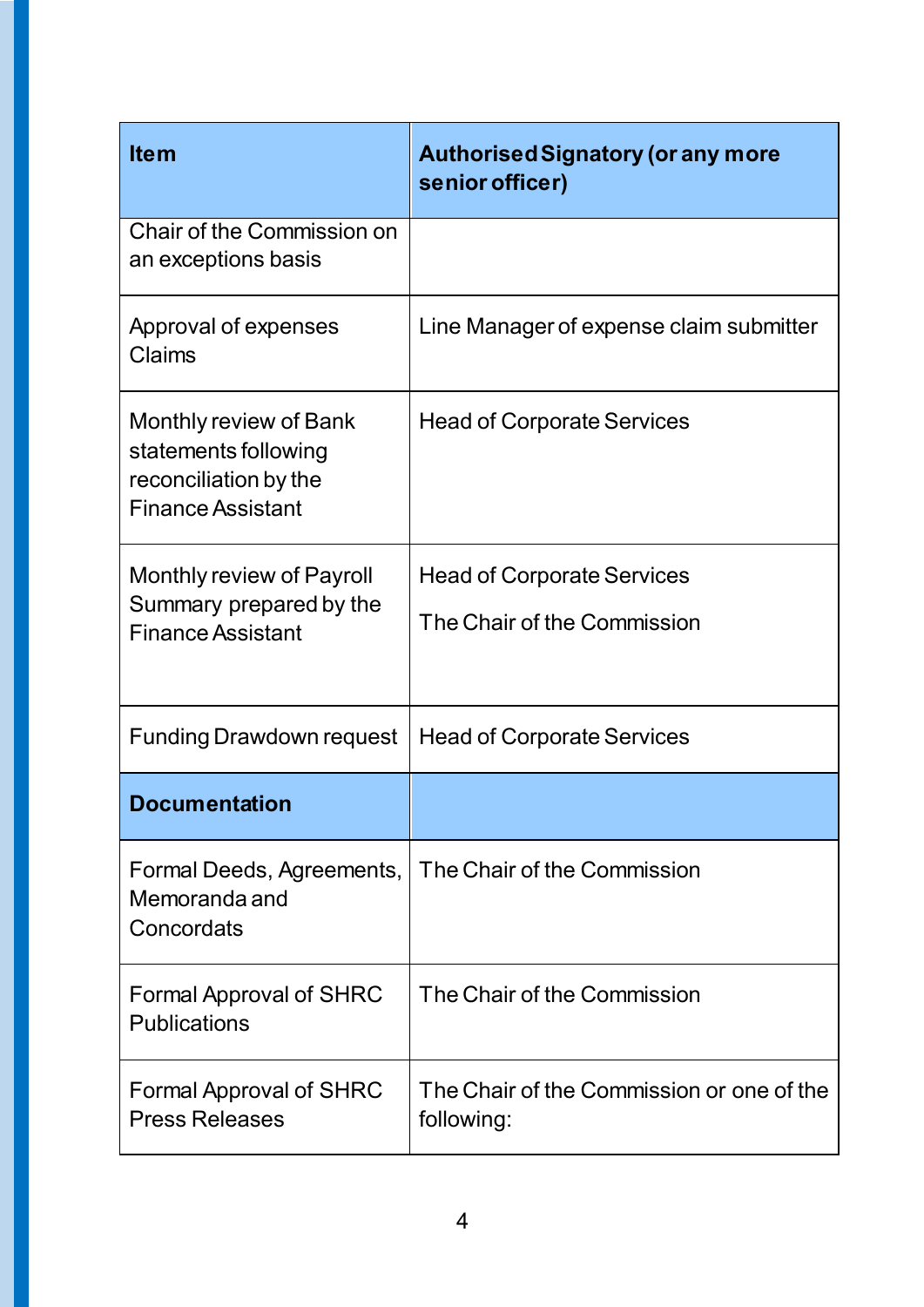| <b>Item</b>                                        | <b>Authorised Signatory (or any more</b><br>senior officer)         |
|----------------------------------------------------|---------------------------------------------------------------------|
|                                                    | Head of Strategy and Legal                                          |
|                                                    | <b>Head of Comms and Engagement</b>                                 |
| Freedom of Information<br>requests                 | The Chair of the Commission and the<br>Head of Comms and Engagement |
| Freedom of Information<br>review requests          | Any of the following who did not deal with<br>the original request: |
|                                                    | Head of Strategy and Legal                                          |
|                                                    | Head of Comms and Engagement                                        |
|                                                    | <b>Head of Corporate Services</b>                                   |
| <b>Staffing</b>                                    |                                                                     |
| Approving annual, TOIL and<br>flexi-leave requests | Employee's Line Manager                                             |
| Letters of appointment                             | The Chair of the Commission (1)                                     |
| Letters of regret – no<br>interview                | <b>Head of Corporate Services</b>                                   |
|                                                    |                                                                     |
|                                                    | <b>Business Support: RRPA</b>                                       |
| Letters of regret - after                          | <b>Head of Corporate Services</b>                                   |
| interview                                          | <b>Recruiting Manager</b>                                           |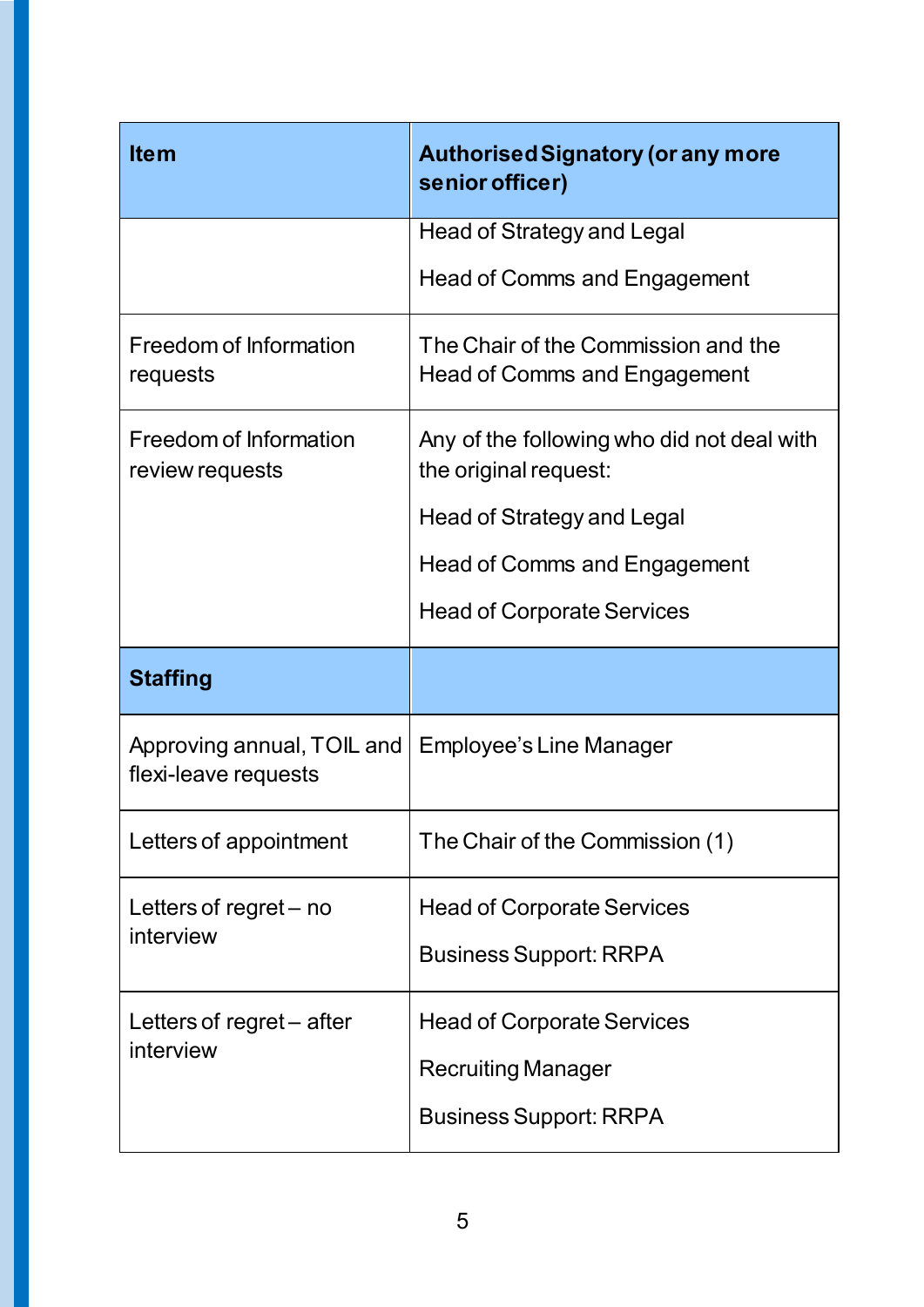| <b>Item</b>                      | <b>Authorised Signatory (or any more</b><br>senior officer)                              |
|----------------------------------|------------------------------------------------------------------------------------------|
| Approval of training<br>requests | The Chair of the Commission (1)                                                          |
|                                  | Line Manager                                                                             |
| <b>Disciplinary Matters</b>      | Employees Line Manager                                                                   |
|                                  | The Chair of the Commission (1)                                                          |
| <b>Staff Objectives</b>          | Employee's Line Manager                                                                  |
|                                  |                                                                                          |
| <b>Staff Performance Reviews</b> | <b>Employee's Line Manager</b>                                                           |
| <b>Complaints</b>                |                                                                                          |
|                                  |                                                                                          |
| <b>Internal Complaints</b>       | Should be directed to your Line Manager<br>or;                                           |
|                                  | To the Head of Corporate Services if the<br>complaint is about your own Line<br>Manager) |
|                                  | The Chair if the complaint is about Head<br>of Corporate Services                        |
|                                  | To the Commission if the complaint<br>concerns the Chair                                 |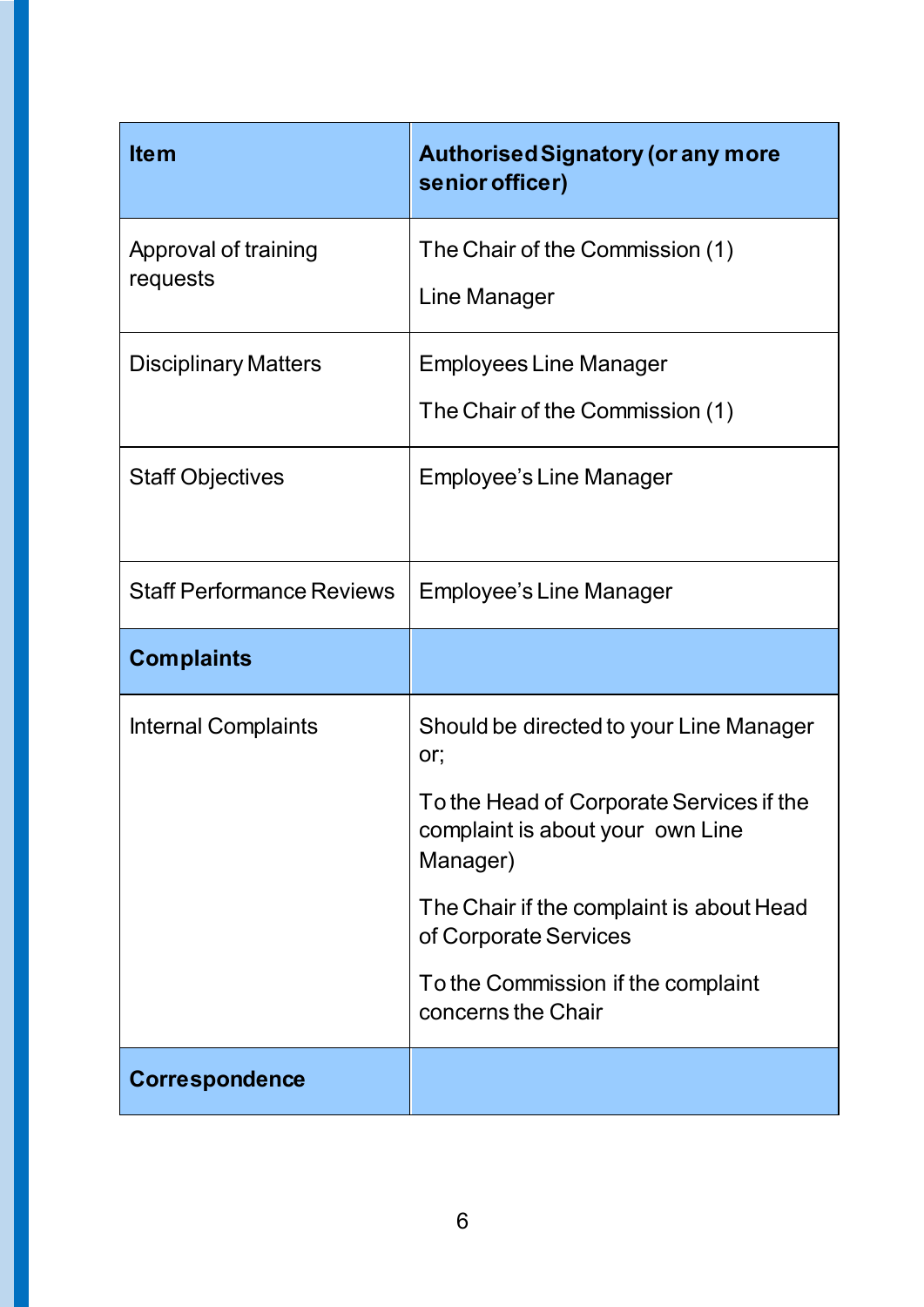| <b>Item</b>                                                                                                                                 | <b>Authorised Signatory (or any more</b><br>senior officer)                                              |
|---------------------------------------------------------------------------------------------------------------------------------------------|----------------------------------------------------------------------------------------------------------|
| Oral and written<br>correspondence will be<br>dealt with by the particular<br>team member with<br>responsibility for the<br>particular area | <b>Head of Strategy and Legal</b>                                                                        |
|                                                                                                                                             | Head of Comms and Engagement                                                                             |
|                                                                                                                                             | <b>Head of Corporate Services</b>                                                                        |
|                                                                                                                                             | The Chair of the Commission                                                                              |
| <b>Absence provision</b>                                                                                                                    |                                                                                                          |
| In the event of the Chair's<br>prolonged absence:                                                                                           | Head of Strategy and Legal in consultation<br>with Commissioner, other than<br>Accountable Officer role. |
|                                                                                                                                             | Head of Corporate Services to fill<br>Accountable Officer role, with oversight by<br>FRAC.               |
|                                                                                                                                             | One of longest-serving Commissioners to<br>be nominated as acting Chair.                                 |
|                                                                                                                                             | <b>SPCB to be informed</b>                                                                               |
| In the event of the Chair's<br>planned absence of two<br>weeks or more:                                                                     | Head of Strategy and Legal                                                                               |
| In the event of the Chair<br>and Head of Strategy and<br>Legal prolonged leave of<br>absence:                                               | Head of Comms and Engagement and<br>Head of Corporate Services.                                          |
|                                                                                                                                             | Head of Corporate Services to fill<br>Accountable Officer role.                                          |